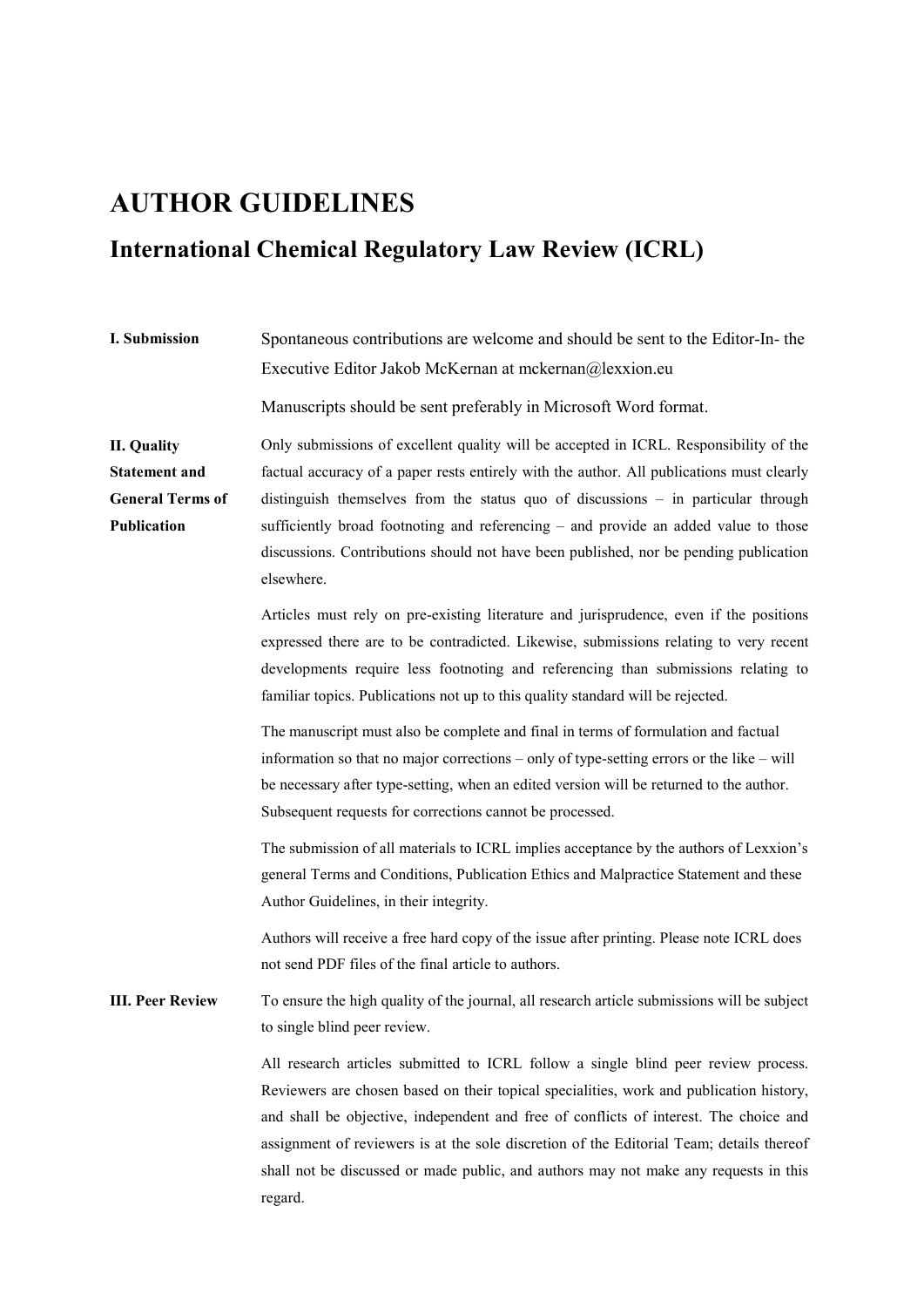Authors are obliged to take part in the review process by remaining available for any changes, modifications, improvements etc as may be required by reviewers or the Editorial Team. These shall be considered as mandatory conditions for publication; authors shall strive to adopt them to the widest possible extent. Clear and objective justification shall be given by authors if any request has not been met. The Editorial Team reserves the right to return any insufficiently modified contribution to authors for further work, or to reject its publication.

Reports will be subject to a simplified review process.

*Articles Review* All articles submitted for publication in ICRL undergo a **single blind review process**.

Articles submissions are addressed to the Managing Editor of ICRL who is charged with deciding if the article fits with the general thematic and quality scope of the journal. If the submission passes this check, the executive editor forwards the contribution to an independent peer reviewer**,** who is a recognised expert with knowledge on the topic of the article. The reviewer is asked to fill in a Review Sheet where they indicate if the article is approved for publication and what revisions (if any) should be done by the author.

Authors of accepted articles may still be asked to revise their draft in order to incorporate the feedback of reviewers. A reviewer may be asked to do a second review of the revised draft to check if the requested revision was adequately completed.

As a final step, after the content of the article is approved, the text undergoes language and formatting editing.

*Review of Reports and Case Notes*  Submissions to the Reports Section will be subject to a simplified peer review process. The ICRL associate editors in charge of the particular section check the quality of the submissions and provide feedback to the authors. This is not a blind process. The editor may request that the author revises and improves their draft. The revised draft must be approved by the associate editor before it is cleared for publication.

The final version of the submission undergoes language and formatting editing.

**IV. Format and Style** All contributions must comply with the minimum formatting requirements laid out hereunder. Contributions not respecting these formatting requirements will be returned to the author.

> *Articles* Articles are contributions of an academic nature, discussing a topic in the context of existing literature and jurisprudence. The purpose of an article is to contribute to the larger debate and to deeply engage with and critically reflect upon the core questions of regulation. An article should be between 4,000 – 8,000 words (including footnotes) in length (MS Word Format, in British English). Longer articles are accepted on a case – by - case basis if more space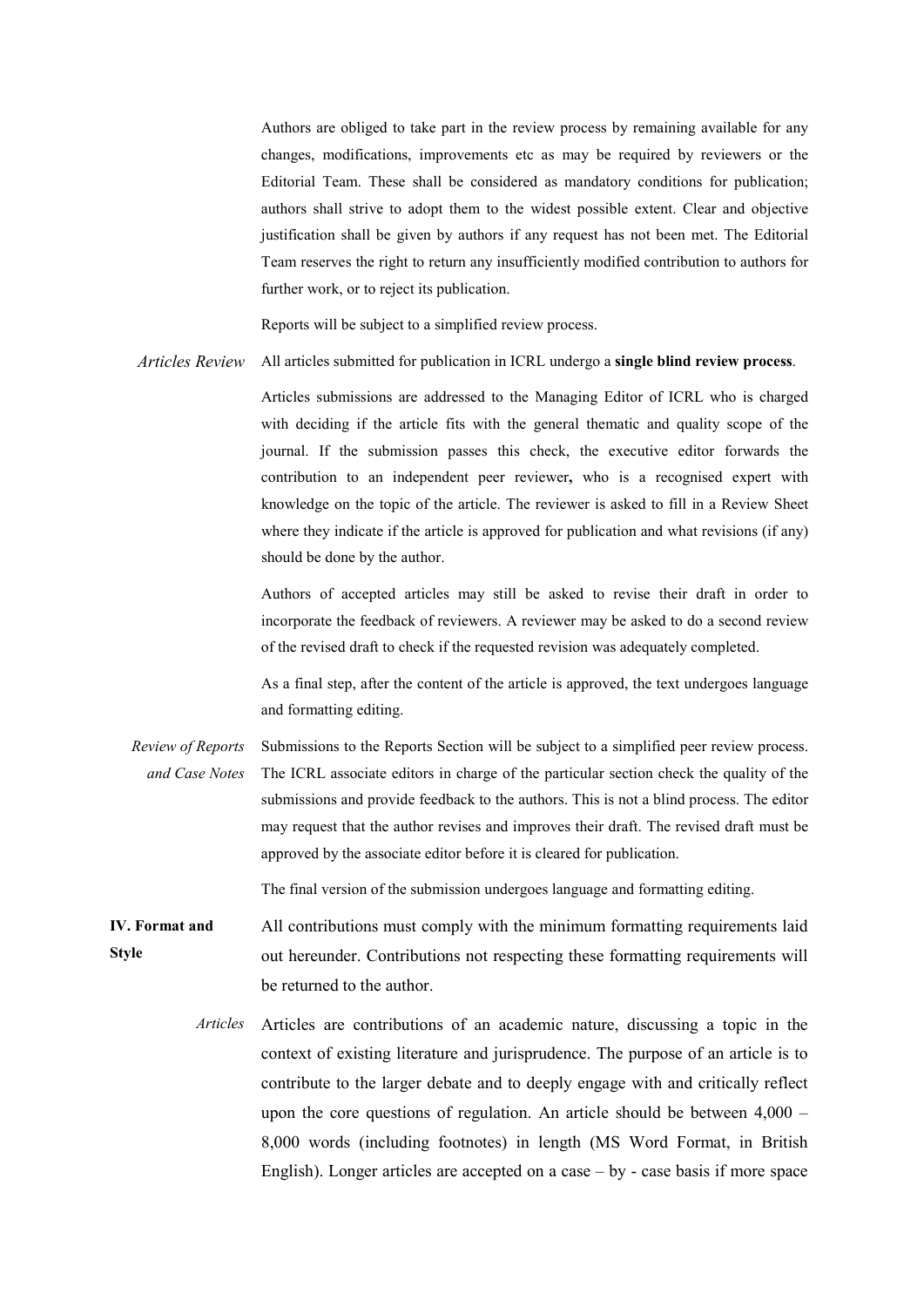is required by the topic. Each article is preceded by a short abstract (without heading) of five to six sentences.

*Reports* Reports can either reflect on current legislative or judicial developments in a specific country or provide an overview of a topic of recent development in Chemical law and policy. In contrast to articles, reports are more factual and aim at providing the reader an introduction to or overview of a specific regulatory development or approach. The reports provide readers with the facts, as well as some critical and personal comments. A report should be between 2,000 - 3,500 words (including footnotes) in length.

> Case Notes discuss relevant jurisprudence in the area of Chemicals law and regulation. The focus is on judgements provided by the Court of Justice of the European Union and other national and international courts. A case note should

*Case Notes*  be between 2,000 – 3,000 words (including footnotes) in length. Their overall structure shall be divided in the Facts, the Judgment and the Comment. The case note shall be headed by a short headline in bold that summarises the main issue of the case and the reference of the case in Italics, including its publication in the official journal of the respective Court. In cases where the judgment is not (yet) final, this fact shall be indicated

## *Presentation* **Title**

Every word in the title should be capitalised except for conjunctions (Headline Capitalisation). The title's length should not exceed three lines after typeset (max. 150 characters including spaces).

Subtitles are allowed and should also not exceed the 3 lines rule (max. 200 characters including spaces).

### **Authors' details**

Author(s) details should be included in a first asterisk footnote (\*) inserted after the author's/authors name(s).

Example:

#### **Article Title**

*Christopher Bovis\**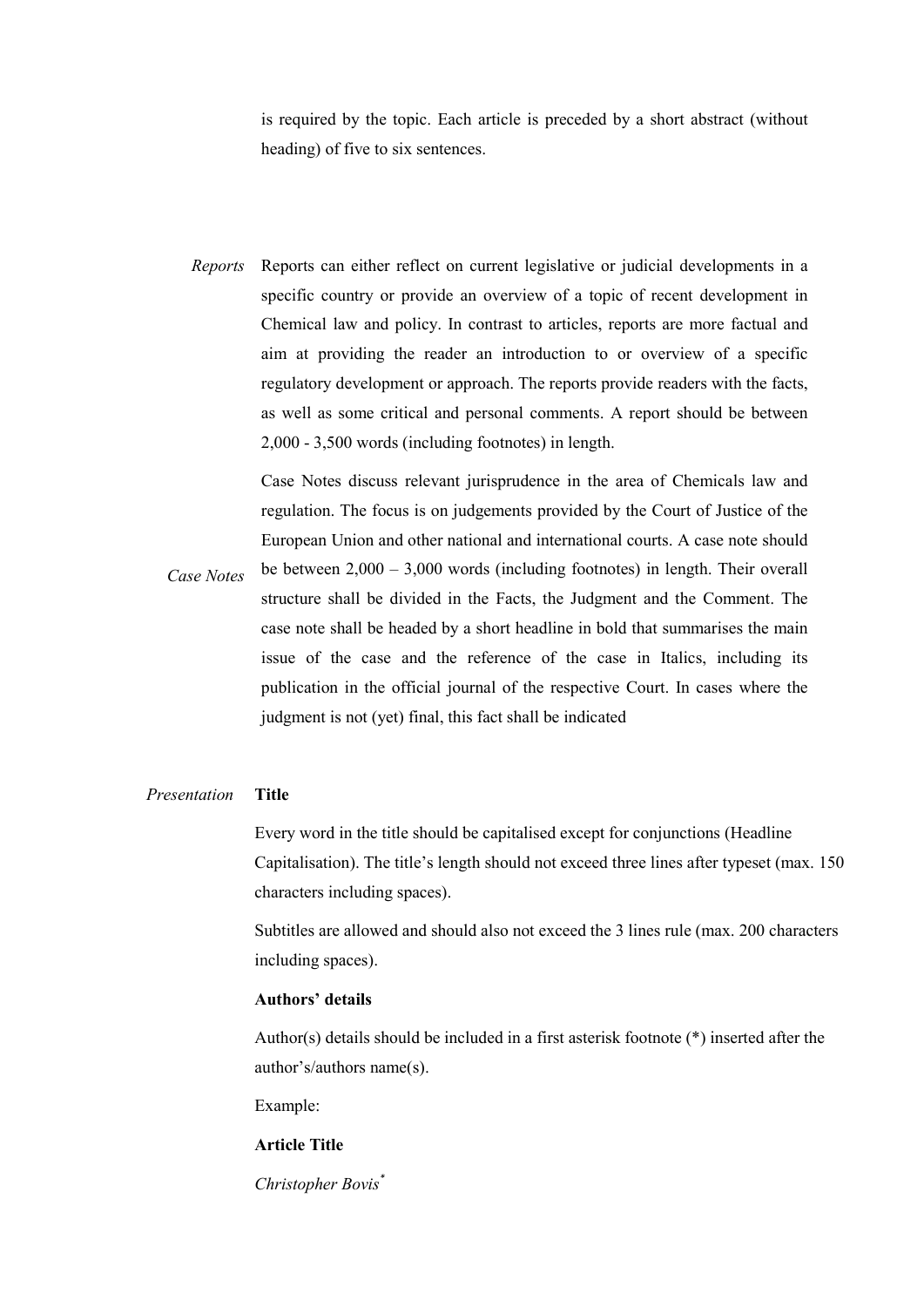*.......*

<sup>∗</sup> Prof Christopher Bovis, HK Bevan Chair in Law, Law School, University of Hull; Managing Editor of the European Procurement and Public Private Partnership Law Review (EPPPL). For correspondence:  $\langle \text{bovis}(\partial \text{xyz.com}\rangle)$ .

*To do so:* In the References ribbon tab, click the Footnotes launcher (lower right corner in the Footnotes section). There, place an asterisk into the Custom mark: box, then click Insert, and type your footnote text.

All further footnotes should be numbered sequentially in superscript in the text *outside* **punctuation marks**.

*Tables and Figures* Tables and figures should be submitted on extra pages. Every table should have a title. The relevant sources of the data presented or of the tables or figures themselves should be indicated. Within the text, the position at which a table is to be included should be marked by '[TABLE …]', the tables and figures being clearly numbered. Every table should be referred to.

> To ease the typesetting process, please keep formatting within tables to a minimum (eg avoid merged cells or the use of vertical text for headings).

- *Abstract* Each article is preceded by a **short abstract** (without heading) in italics of five to six sentences, without footnotes (approx. 200 words)
- *Headings* Every word in a heading should be **capitalised** except for conjunctions (Headline Capitalisation). The headings should be structured as follows:
	- H1: I. (starting with the introduction)
	- H2: 1.
	- H3: a.
	- H4: i.
- **V. Quotation and Referencing** All references should be included in the footnotes: **no final bibliographies are allowed**.

The reference style is **OSCOLA**. All contributions should be submitted in **British English**.

**Full guide:** 

**[http://www.law.ox.ac.uk/published/OSCOLA\\_4th\\_edn.pdf](http://www.law.ox.ac.uk/published/OSCOLA_4th_edn.pdf)**

**Quick guide:**